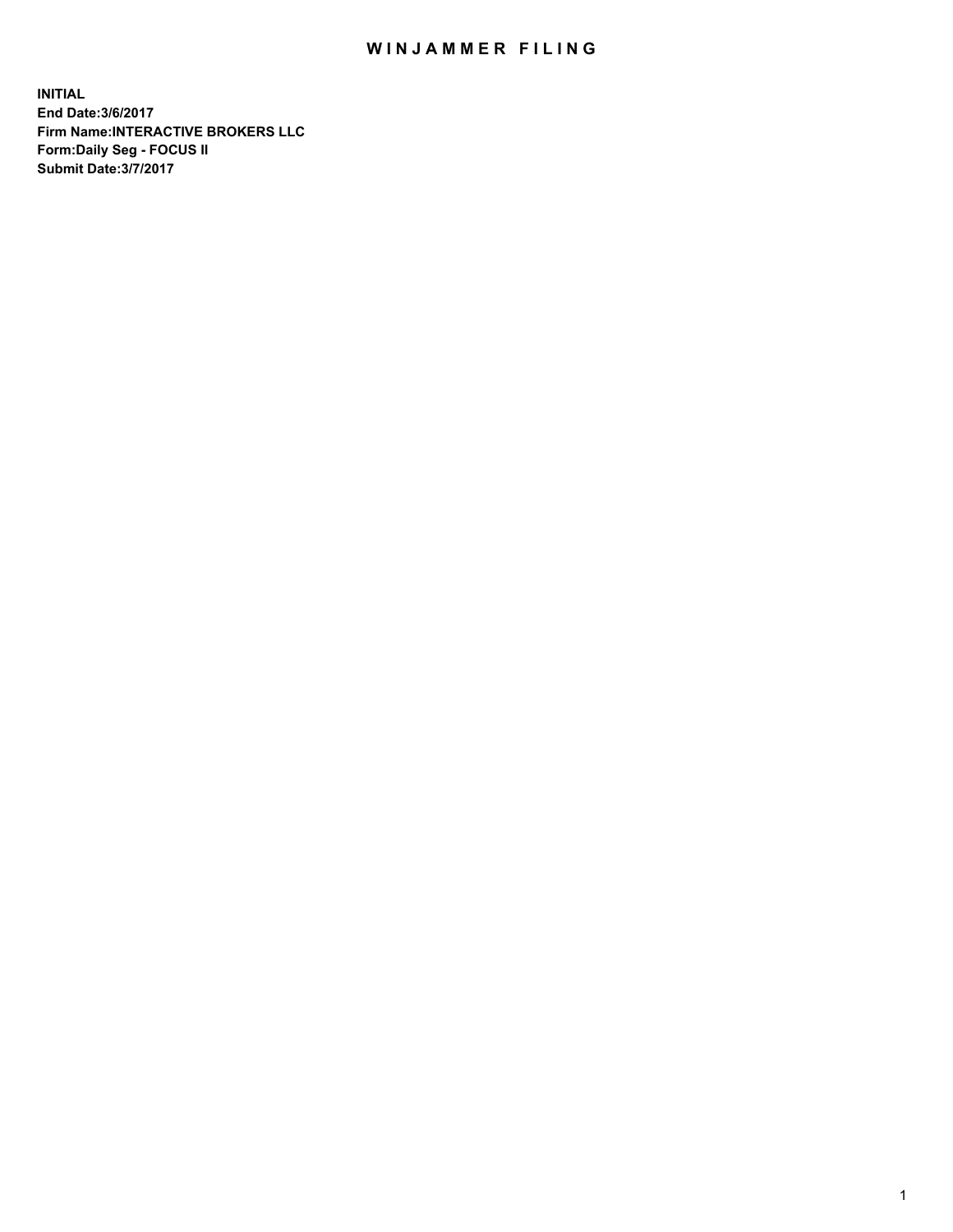## **INITIAL End Date:3/6/2017 Firm Name:INTERACTIVE BROKERS LLC Form:Daily Seg - FOCUS II Submit Date:3/7/2017 Daily Segregation - Cover Page**

| Name of Company<br><b>Contact Name</b><br><b>Contact Phone Number</b><br><b>Contact Email Address</b>                                                                                                                                                                                                                          | <b>INTERACTIVE BROKERS LLC</b><br>James Menicucci<br>203-618-8085<br>jmenicucci@interactivebrokers.c<br>om |
|--------------------------------------------------------------------------------------------------------------------------------------------------------------------------------------------------------------------------------------------------------------------------------------------------------------------------------|------------------------------------------------------------------------------------------------------------|
| FCM's Customer Segregated Funds Residual Interest Target (choose one):<br>a. Minimum dollar amount: ; or<br>b. Minimum percentage of customer segregated funds required:% ; or<br>c. Dollar amount range between: and; or<br>d. Percentage range of customer segregated funds required between:% and%.                         | $\overline{\mathbf{0}}$<br>0<br>155,000,000 245,000,000<br>0 <sub>0</sub>                                  |
| FCM's Customer Secured Amount Funds Residual Interest Target (choose one):<br>a. Minimum dollar amount: ; or<br>b. Minimum percentage of customer secured funds required:%; or<br>c. Dollar amount range between: and; or<br>d. Percentage range of customer secured funds required between: % and %.                          | $\overline{\mathbf{0}}$<br>0<br>80,000,000 120,000,000<br>0 <sub>0</sub>                                   |
| FCM's Cleared Swaps Customer Collateral Residual Interest Target (choose one):<br>a. Minimum dollar amount: ; or<br>b. Minimum percentage of cleared swaps customer collateral required:% ; or<br>c. Dollar amount range between: and; or<br>d. Percentage range of cleared swaps customer collateral required between:% and%. | $\overline{\mathbf{0}}$<br>$\overline{\mathbf{0}}$<br>0 <sub>0</sub><br>0 <sub>0</sub>                     |

Attach supporting documents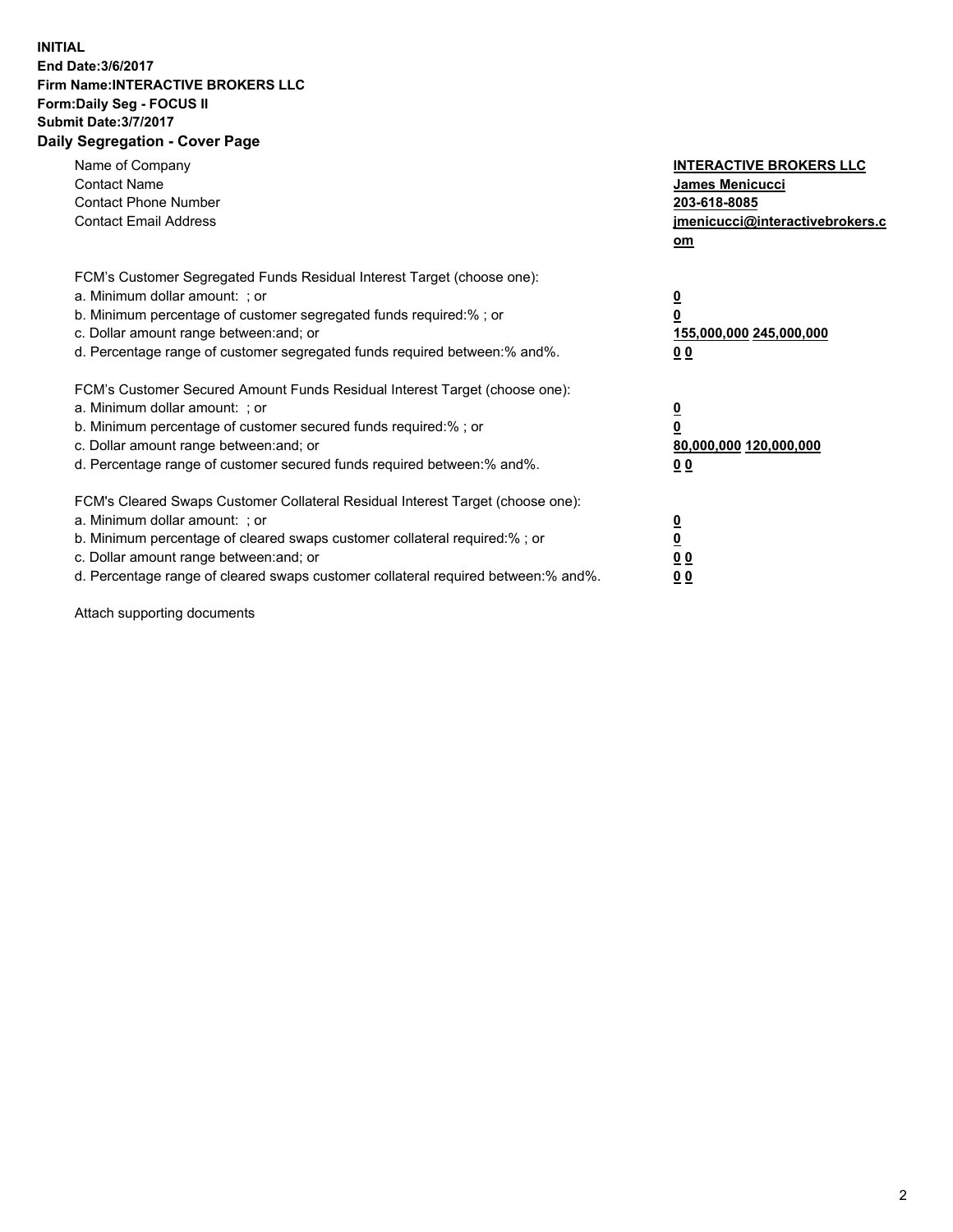**INITIAL End Date:3/6/2017 Firm Name:INTERACTIVE BROKERS LLC Form:Daily Seg - FOCUS II Submit Date:3/7/2017 Daily Segregation - Secured Amounts**

|     | Foreign Futures and Foreign Options Secured Amounts                                         |                                  |
|-----|---------------------------------------------------------------------------------------------|----------------------------------|
|     | Amount required to be set aside pursuant to law, rule or regulation of a foreign            | $0$ [7305]                       |
|     | government or a rule of a self-regulatory organization authorized thereunder                |                                  |
| 1.  | Net ledger balance - Foreign Futures and Foreign Option Trading - All Customers             |                                  |
|     | A. Cash                                                                                     | 348,869,344 [7315]               |
|     | B. Securities (at market)                                                                   | $0$ [7317]                       |
| 2.  | Net unrealized profit (loss) in open futures contracts traded on a foreign board of trade   | 10,514,791 [7325]                |
| 3.  | Exchange traded options                                                                     |                                  |
|     | a. Market value of open option contracts purchased on a foreign board of trade              | 188,469 [7335]                   |
|     | b. Market value of open contracts granted (sold) on a foreign board of trade                | -19,478 [7337]                   |
| 4.  | Net equity (deficit) (add lines 1.2. and 3.)                                                | 359,553,126 [7345]               |
| 5.  | Account liquidating to a deficit and account with a debit balances - gross amount           | 72,949 [7351]                    |
|     | Less: amount offset by customer owned securities                                            | 0 [7352] 72,949 [7354]           |
| 6.  | Amount required to be set aside as the secured amount - Net Liquidating Equity              | 359,626,075 [7355]               |
|     | Method (add lines 4 and 5)                                                                  |                                  |
| 7.  | Greater of amount required to be set aside pursuant to foreign jurisdiction (above) or line | 359,626,075 [7360]               |
|     | 6.                                                                                          |                                  |
|     | FUNDS DEPOSITED IN SEPARATE REGULATION 30.7 ACCOUNTS                                        |                                  |
| 1.  | Cash in banks                                                                               |                                  |
|     | A. Banks located in the United States                                                       | $0$ [7500]                       |
|     | B. Other banks qualified under Regulation 30.7                                              | 0 [7520] 0 [7530]                |
| 2.  | Securities                                                                                  |                                  |
|     | A. In safekeeping with banks located in the United States                                   | 416,366,870 [7540]               |
|     | B. In safekeeping with other banks qualified under Regulation 30.7                          | 0 [7560] 416,366,870 [7570]      |
| 3.  | Equities with registered futures commission merchants                                       |                                  |
|     | A. Cash                                                                                     | $0$ [7580]                       |
|     | <b>B.</b> Securities                                                                        | $0$ [7590]                       |
|     | C. Unrealized gain (loss) on open futures contracts                                         | $0$ [7600]                       |
|     | D. Value of long option contracts                                                           | $0$ [7610]                       |
|     | E. Value of short option contracts                                                          | 0 [7615] 0 [7620]                |
| 4.  | Amounts held by clearing organizations of foreign boards of trade                           |                                  |
|     | A. Cash                                                                                     | $0$ [7640]                       |
|     | <b>B.</b> Securities                                                                        | $0$ [7650]                       |
|     | C. Amount due to (from) clearing organization - daily variation                             | $0$ [7660]                       |
|     | D. Value of long option contracts                                                           | $0$ [7670]                       |
|     | E. Value of short option contracts                                                          |                                  |
| 5.  |                                                                                             | 0 [7675] 0 [7680]                |
|     | Amounts held by members of foreign boards of trade                                          | 73,508,852 [7700]                |
|     | A. Cash                                                                                     |                                  |
|     | <b>B.</b> Securities                                                                        | $0$ [7710]                       |
|     | C. Unrealized gain (loss) on open futures contracts                                         | 373,109 [7720]                   |
|     | D. Value of long option contracts                                                           | 188,469 [7730]                   |
|     | E. Value of short option contracts                                                          | -19,478 [7735] 74,050,952 [7740] |
| 6.  | Amounts with other depositories designated by a foreign board of trade                      | $0$ [7760]                       |
| 7.  | Segregated funds on hand                                                                    | $0$ [7765]                       |
| 8.  | Total funds in separate section 30.7 accounts                                               | 490,417,822 [7770]               |
| 9.  | Excess (deficiency) Set Aside for Secured Amount (subtract line 7 Secured Statement         | 130,791,747 [7380]               |
|     | Page 1 from Line 8)                                                                         |                                  |
| 10. | Management Target Amount for Excess funds in separate section 30.7 accounts                 | 80,000,000 [7780]                |
| 11. | Excess (deficiency) funds in separate 30.7 accounts over (under) Management Target          | 50,791,747 [7785]                |
|     |                                                                                             |                                  |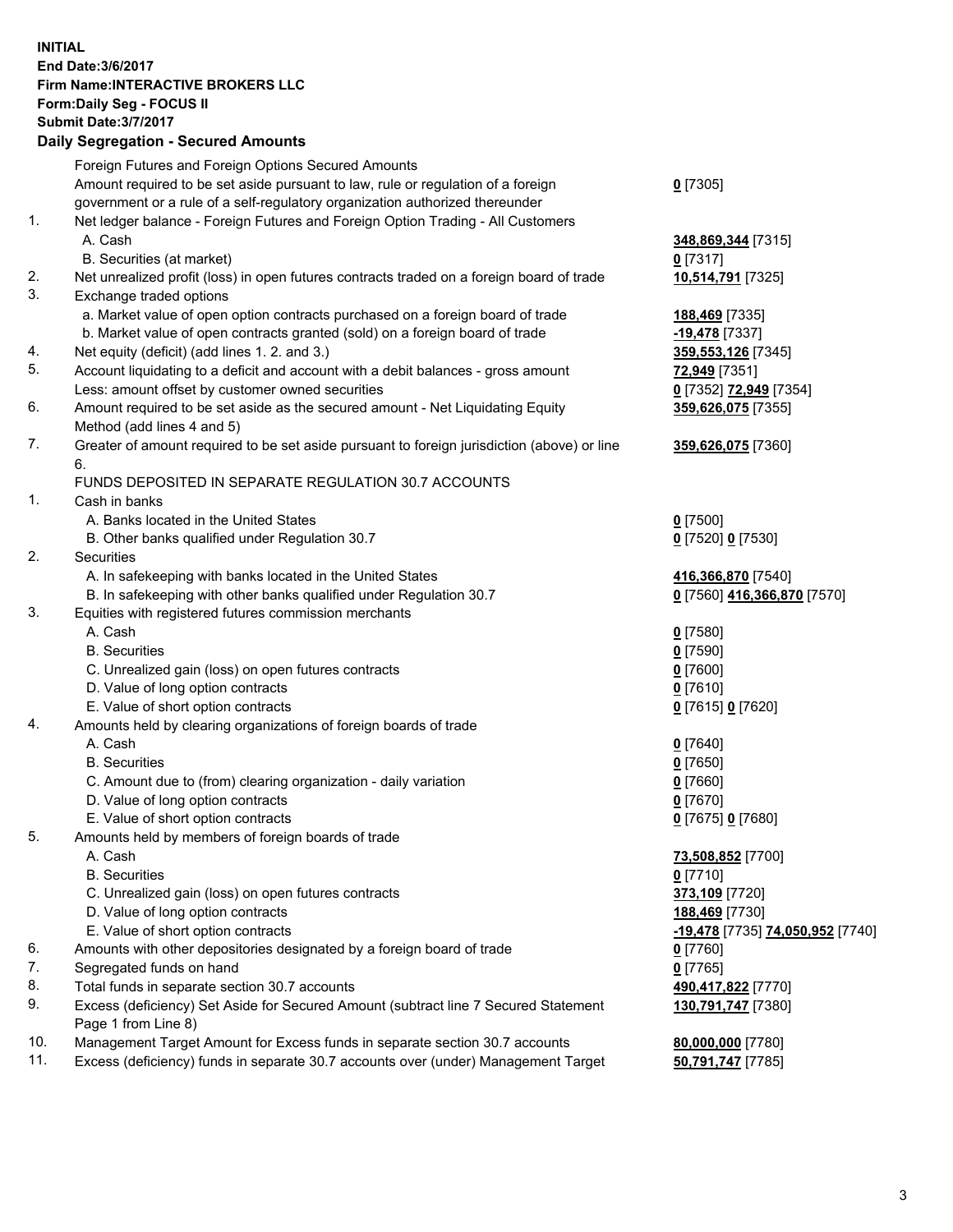**INITIAL End Date:3/6/2017 Firm Name:INTERACTIVE BROKERS LLC Form:Daily Seg - FOCUS II Submit Date:3/7/2017 Daily Segregation - Segregation Statement** SEGREGATION REQUIREMENTS(Section 4d(2) of the CEAct) 1. Net ledger balance A. Cash **3,436,423,514** [7010] B. Securities (at market) **0** [7020] 2. Net unrealized profit (loss) in open futures contracts traded on a contract market **-165,733,801** [7030] 3. Exchange traded options A. Add market value of open option contracts purchased on a contract market **136,125,151** [7032] B. Deduct market value of open option contracts granted (sold) on a contract market **-238,797,490** [7033] 4. Net equity (deficit) (add lines 1, 2 and 3) **3,168,017,374** [7040] 5. Accounts liquidating to a deficit and accounts with debit balances - gross amount **178,794** [7045] Less: amount offset by customer securities **0** [7047] **178,794** [7050] 6. Amount required to be segregated (add lines 4 and 5) **3,168,196,168** [7060] FUNDS IN SEGREGATED ACCOUNTS 7. Deposited in segregated funds bank accounts A. Cash **88,634,457** [7070] B. Securities representing investments of customers' funds (at market) **1,969,430,485** [7080] C. Securities held for particular customers or option customers in lieu of cash (at market) **0** [7090] 8. Margins on deposit with derivatives clearing organizations of contract markets A. Cash **18,538,128** [7100] B. Securities representing investments of customers' funds (at market) **1,469,859,092** [7110] C. Securities held for particular customers or option customers in lieu of cash (at market) **0** [7120] 9. Net settlement from (to) derivatives clearing organizations of contract markets **-5,813,431** [7130] 10. Exchange traded options A. Value of open long option contracts **136,108,617** [7132] B. Value of open short option contracts **-238,792,727** [7133] 11. Net equities with other FCMs A. Net liquidating equity **0** [7140] B. Securities representing investments of customers' funds (at market) **0** [7160] C. Securities held for particular customers or option customers in lieu of cash (at market) **0** [7170] 12. Segregated funds on hand **0** [7150] 13. Total amount in segregation (add lines 7 through 12) **3,437,964,621** [7180] 14. Excess (deficiency) funds in segregation (subtract line 6 from line 13) **269,768,453** [7190] 15. Management Target Amount for Excess funds in segregation **155,000,000** [7194] **114,768,453** [7198]

16. Excess (deficiency) funds in segregation over (under) Management Target Amount Excess